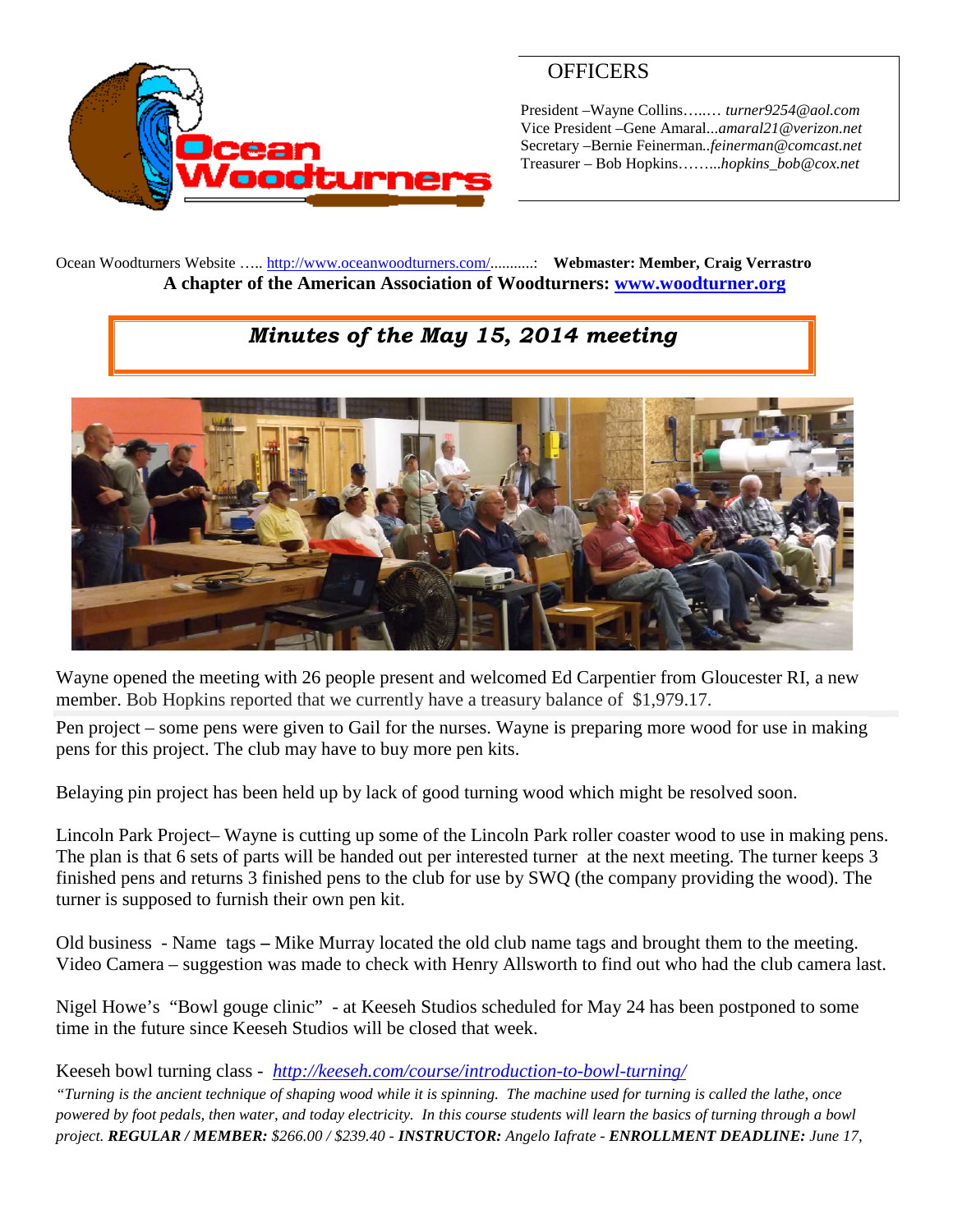*2014 - MATERIALS & TOOLS:\$15 fee included in the course price - DAY & TIME: Tuesdays, 6:30-8:30pm on Jul 1, Jul 8, Jul 15, and Jul 22"*

Wood Swap - Bob reported on the amount of  $\$  that the club raised in wood swaps previously which is 2011 -\$420, 2012 - \$207, and so far in 2013- only \$50. Wayne reported that there is a large Ash tree available which might be available once its ownership (i.e. which side of a property line it was on) was figured out.

Gene raised the question of "what can the club to do raise money for its projects" – the topic was put off for awhile, it is complicated to arrange space at Keeseh far in advance for a possible "name" demonstrator. A committee to work out an approach to the subject would help but no one volunteered to head up the project..

While there was no wood available for a wood raffle, someone brought in Corian pieces for use in making pens, Keeseh had a box some small wood blocks for sale at 0.50/each plus larger wood for more \$\$, and someone provided a box of scrap (?) thin burl woods for free. Almost all the items were claimed.

Club project – Neither Angelo Iafrate or George Lough were at the meeting so no update was available.

At the February meeting, Ed Keenan brought in a carved horse which he thought could be the basis for the carousel animals needed for the club project.

His horse was carved on his CNC machine using 2 -  $\frac{3}{4}$ " thick Pine boards as an experiment. The horse is about 7" long from nose to tail and 1 ½" thick.

After the CNC machine was programmed it took about 2-3 hours to produce both sides of the full carving.

Other style horses and animals are possible with program changes.



Other business **-** Earl Randall – brought in a Triton helmet for the club to auction with \$\$ for Angelo's granddaughter and some free plastic boxes to that could be used to store pen parts. Bob Davies donated 3 fishing lures to the club which were also auctioned off.

Wayne reported that the Lathe extensions bought for the club lathes were installed.

**Demonstration** Robert Davies spoke on making fishing lures



Robert Davies **Stages in making a fishing lure** logo logo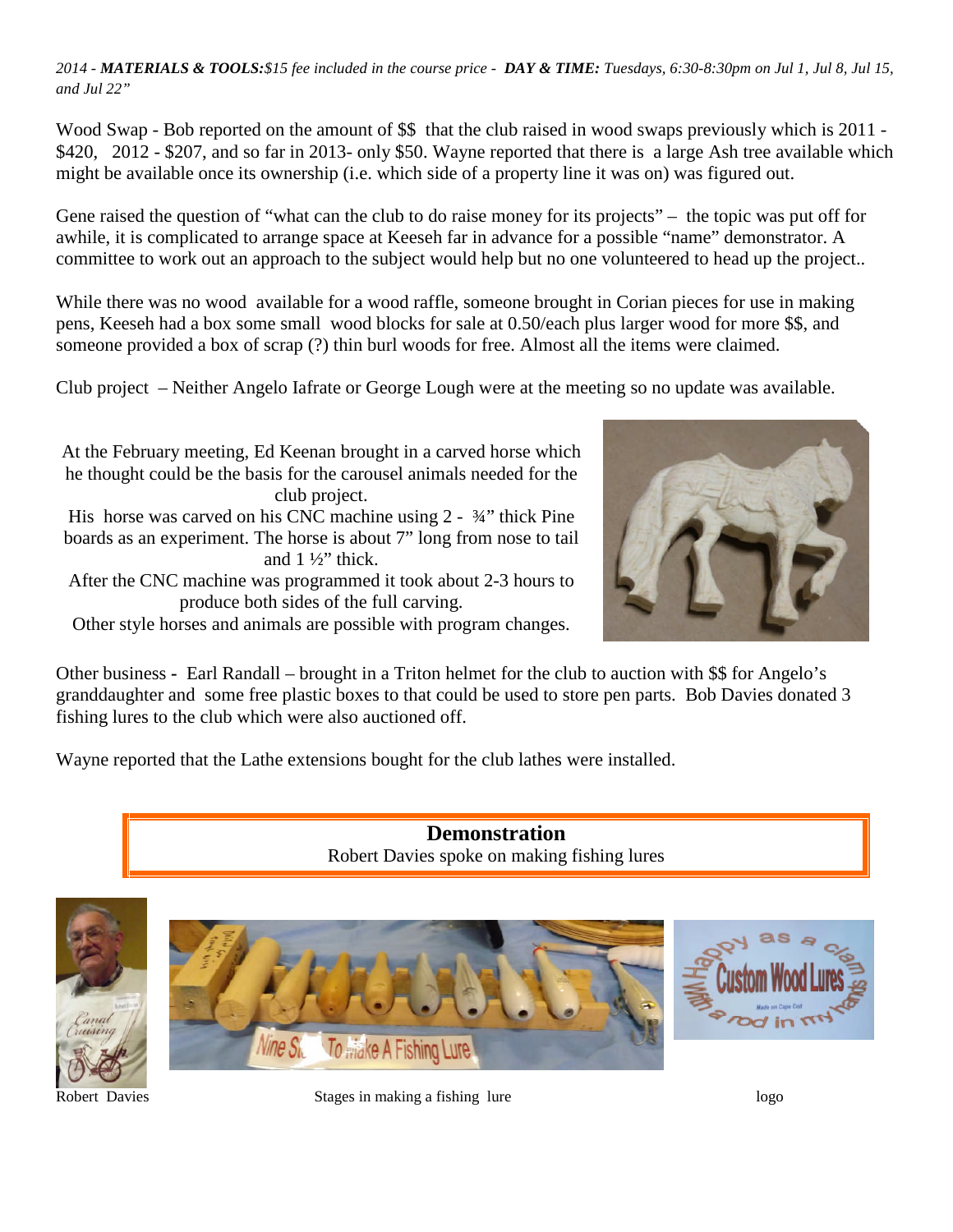











Possible antique lathe and fishing lure blank Jig for spinning lures while the Epoxy coating cures

Bob Davies got started in making lures when he retired and had more time for fishing. Fishing for Stripers in the Cape Cod Canal is rough on lures. He uses a Nova 3000 fitted with a Vega duplicator and can crank out some 3 dozen lures at a time and makes 1000+lures/year. He showed us an impressive display of lures and jigs for making them along with his Canal Cruiser bicycle that he sometimes uses when he goes fishing. Each lure is made from Basswood, checked after shaping to see which side has a tendency to float upright. He uses a special laser jet paper (bought from <http://www.decalpaper.com/> ) to print the logo he puts on each lure. Lures, coated with clear Epoxy, are mounted in one, or more jigs, which continuously rotate until the Epoxy cures. All the metal parts on a lure are wired together to insure the integrity of the lure. Metal fittings for fishing lures can be found at M & D Tackle – 149 Main St., Wareham, Ma [www.capecodtackle.com](http://www.capecodtackle.com/)

<http://www.capecodonline.com/apps/pbcs.dll/article?AID=/20120707/NEWS/207070333> is a link to an article in the Cape Cod Times about Robert Davies. The article includes a photo gallery of 11 pictures of the steps in making fishing lures.





Gene Amaral – 6" tall curly Maple ? bowl finished with "Captain Eddie's finish" & a sample lamination of Black Walnut & a white wood for segmenting.



Paul Tavares - Bloodwood, Maple and Purpleheart and finished with Mylands